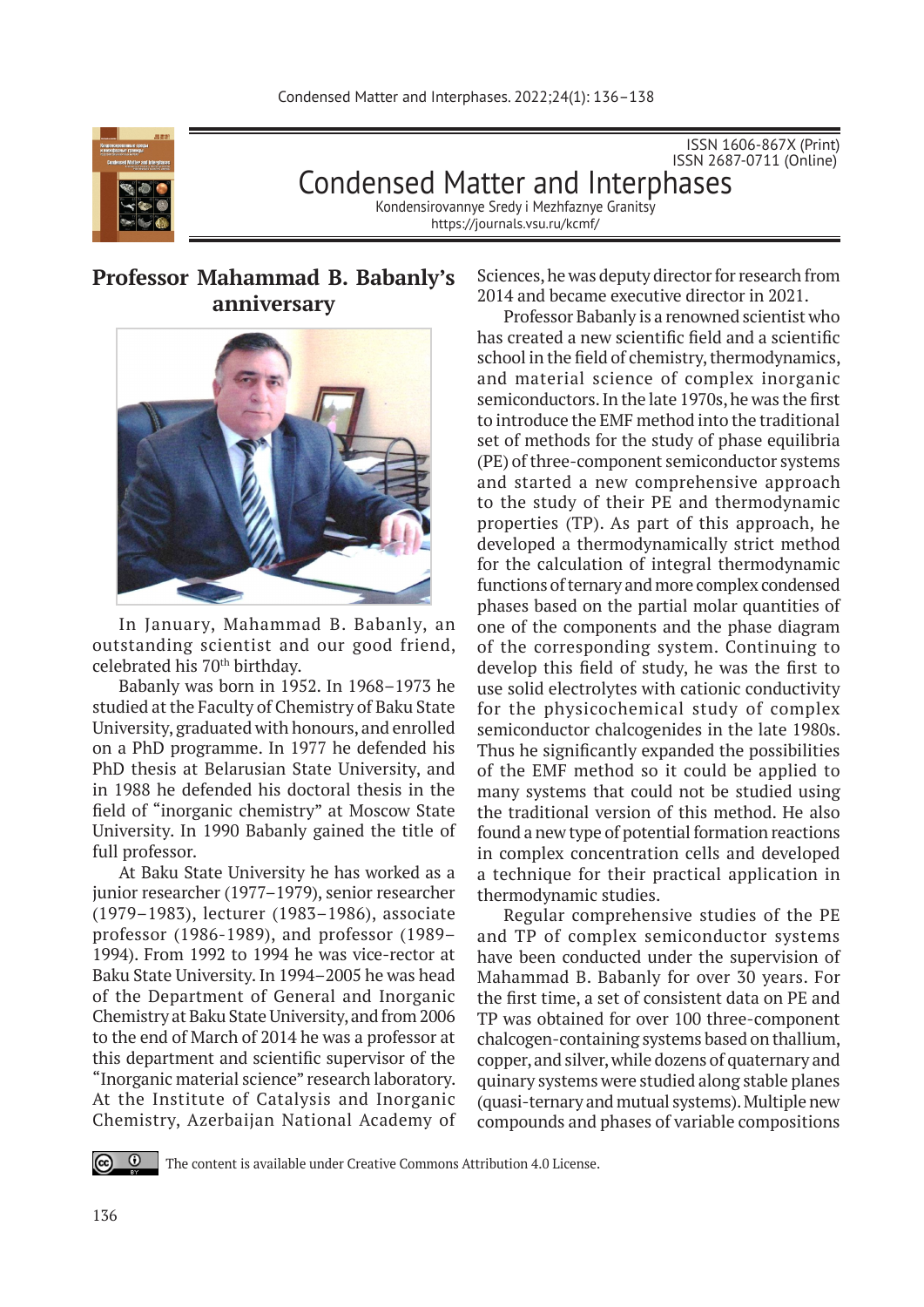## Professor Mahammad B. Babanly's anniversary

were discovered, and the researchers established the nature of their formation, homogeneity regions, types and parameters of the crystal lattice, standard thermodynamic functions of formation, thermodynamic functions of melting and polymorphic transformations, as well as other properties.

Over the last 10 years, Professor Babanly and his colleagues have also been developing physicochemical bases for obtaining ternary and more complex chalcogenide phases that are topological insulators. Comprehensive studies of single crystals of a series of such phases that were grown by them together with their colleagues from EU countries and Japan showed that it is a promising solution for the new generation quantum computers and spintronics.

The issues raised in the works of Professor Babanly are highly important for the development of fundamental inorganic chemistry and, in particular, physicochemical analysis, chemical thermodynamics, and material science of complex inorganic systems.

Babanly has published more than 1,000 research papers, including 4 monographs, over 550 articles, and 5 patents. Over 200 articles have been published in the international journals included in Science Citation Index



(Nature Communications, Journal of Alloys and Compounds, Physical Review Letters, Physical Review B, Mettalkunde, International Journal of Materials Research, and journals of the Russian Academy of Sciences, such as Russian Journal of Inorganic Chemistry, Inorganic materials, Physical Chemistry Journal, Electrochemistry, and others). He has also repeatedly presented his reports at numerous international and regional scientific conferences.

Most scientific results obtained by Professor Babanly and his colleagues have been included into such fundamental reference works as "Phase equilibria diagrams", "Ternary alloys", "State diagrams of metal systems", etc., as well as into the databases of the information agencies Springer, Elsevier, Tomson Reuters, and others.

M. Babanly continues to form and develop his own scientific school. He has supervised 2 doctoral dissertations and 35 PhD theses. Among the scientists with a PhD degree supervised by him are researchers from Syria, Afghanistan, Vietnam, and Korea.

M. Babanly maintains close academic connections with many research organisations of the European Union, Japan, Russian Federation, and Ukraine resulting in numerous joint publications.

Professor Babanly actively participates in the scientific and social life of the Republic of Azerbaijan. In previous years he was a member, the chair, and deputy chair of the Expert Board on Chemistry of the State Commission for Academic Degrees under the President of the Republic of Azerbaijan, a member of the Academic Council of Baku State University as well as several dissertation boards. At present, he is the member of the dissertation board at the Institute of Catalysis and Inorganic Chemistry and the editorial boards of the Turkish Journal of Chemistry, Russian Journal of Inorganic Chemistry, Condensed Matter and Interphases, Physics and Chemistry of Solid State, New Materials, Compounds and Applications and Chemical Problems, and Azerbaijan Chemistry Journal.

In 2000, he was awarded with a Taraggi Medal by the Decree of the President of the Republic of Azerbaijan. In 2011 he received a prize and a diploma of the Praesidium of the Russian